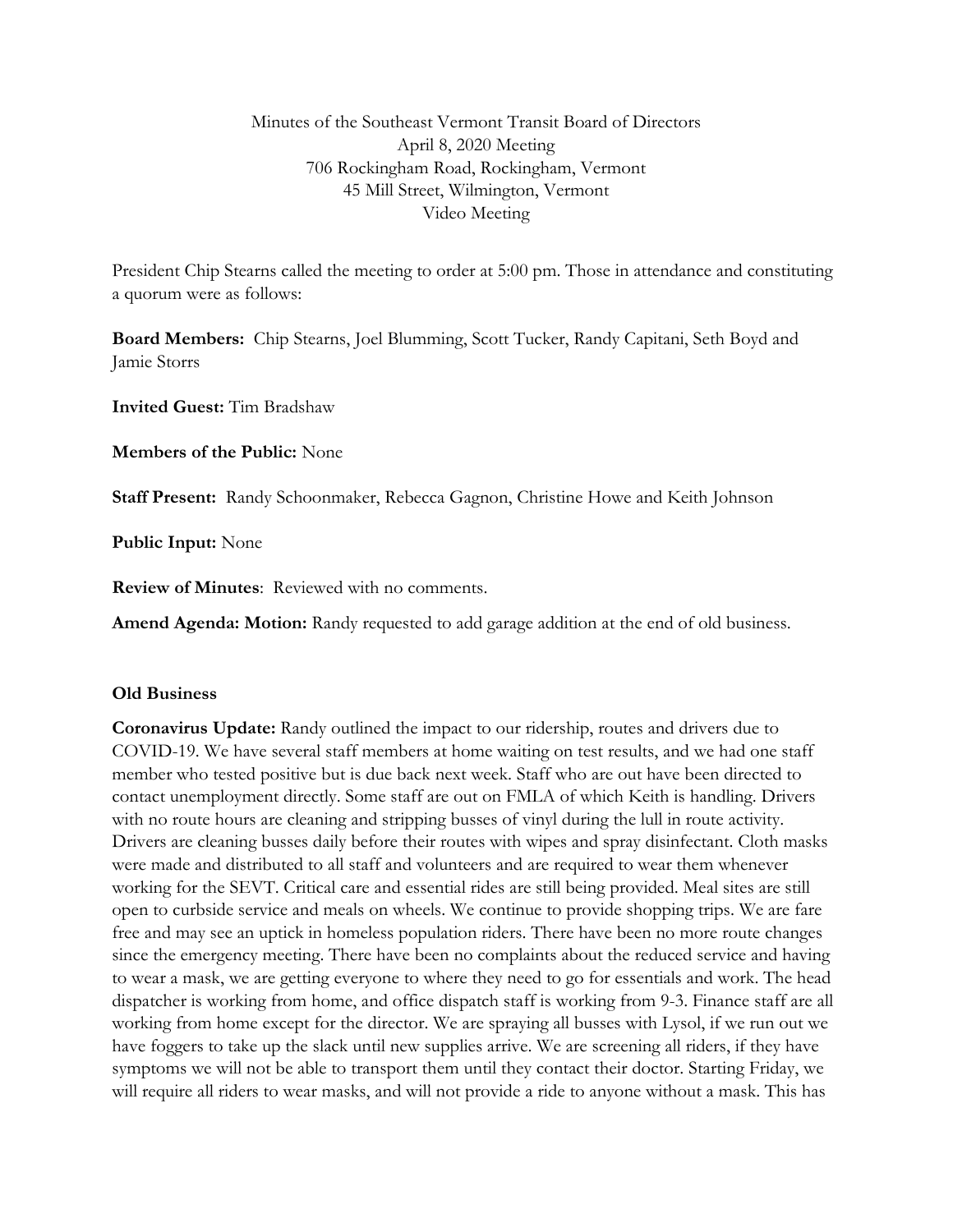been approved by VTrans and vetted by counsel. The drivers are very appreciative of this new policy and feel it is necessary. The board did agree with this new policy. We are reaching out to our riders via social media, website, TV local newspapers, signage in busses and word of mouth via the drivers whenever there are changes.

**Ridership:** Ridership has declined significantly this past week from cuts in service due to COVID 19. As of the first week of the COVID 19 pandemic we are down company wide 8%. During the five weeks of March the Current fixed routes are down 63%, Current demand response is down 56%, MOOver fixed routes are down 69% and MOOver demand response is down 67%. Tim mentioned these numbers are consistent with what he is seeing around the state and nation.

Financial Overview: Chip stated that the financial report was consistent with the budget. However, we will be impacted by COVID 19 going forward to year end. Potential new funding sources are the Cares Act for capital and operating expenses, revenue losses, and emergency relief expenses. We are not sure if we will want to apply for the SBA loan but will review it.

The FY20 projected budget is impacted by COVID due to our potential inability to draw down grant funds based on diminished routes and driver wages. Fundraising is impacted due to market drop. Randy contacted Orvis, Rossignol, and Dalbello who will not commit to advertising next year due to the current health of the economy. Randy stated that fundraising may not pick up again until next spring at the Current division. Randy is projecting we will be losing \$71,000 for the year, even with the loss of driver wages and fuel.

Randy mentioned that staff will keep an eye spending through next July in order to limit the line of credit draw down and manage cash flow.

Randy is asking the board to approve the FY21 proposed operating budget for the FY21 grant application. This budget has no relationship to COVID or Medicaid revenue or expenses per VTrans' instructions.

**Motion 1:** Scott motioned to accept the budget as presented for staff to submit the grant application. Joel seconded the motion. Motion passed 6-0.

Randy presented the FY21 proposed capital budget which was reviewed by Chip beforehand due to a deadline previous to the Board meeting. This includes vehicle and non-vehicle capital. Randy reviewed the list with the board.

**Motion 2:** Joel motioned to approve the three-year capital grant application as presented. Randy C. seconded. The motion passed 6-0.

**Partner Updates:** Rebecca mentioned we will be meeting with Okemo in May. We will be reviewing the routes and discussing opportunities for next season. Dartmouth College is closed. Dartmouth Hospital is focused on the impact of COVID. Both organizations have put conversations on the back burner.

**Fundraising update:** Randy sold \$1,500 for an extension of advertising.

**Re-Branding:** We are spotting the two new Brattleboro busses as planned. Randy asked the board approval for us to focus on spotting the three new MOOver busses next instead of the remainder of